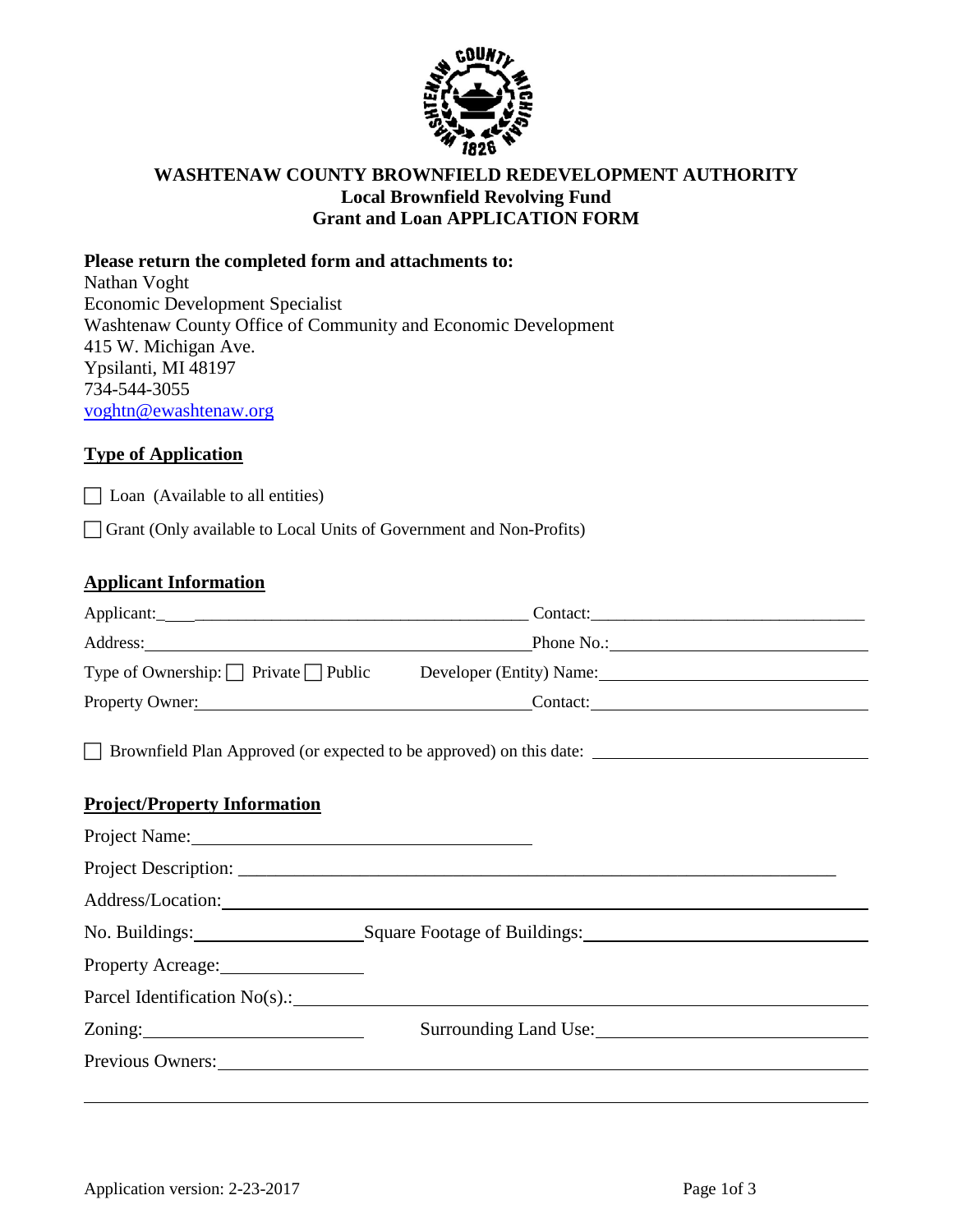

|  | <b>Historic Property Uses:</b> |
|--|--------------------------------|
|--|--------------------------------|

#### **Eligible Activities**

Please describe eligible activities proposed to be funded by LBRF:

|                |                                                    | Anticipated Cost:          |                                           |             |         |
|----------------|----------------------------------------------------|----------------------------|-------------------------------------------|-------------|---------|
|                |                                                    |                            |                                           |             |         |
|                | <b>Previous Environmental Activities Completed</b> |                            |                                           |             |         |
| $\Box$ Phase I |                                                    | $\Box$ Phase II $\Box$ BEA | $\Box$ Remediation                        | $\Box$ None | Unknown |
|                |                                                    |                            | Please describe environmental conditions: |             |         |

*Please provide cloud links to any relevant environmental reports.*

#### **Application Information**

Please describe how the request satisfies the current LBRF policy standards related to Smart Growth Principles, 2015 Housing and Affordability and Economic Equity Analysis, potential for new tax base, location within a downtown or existing commercial or industrial areas, new job creation, positive environmental impact, and blight removal:

*Please provide a Site Map, Aerial, and/or Site Plan for the redevelopment.*